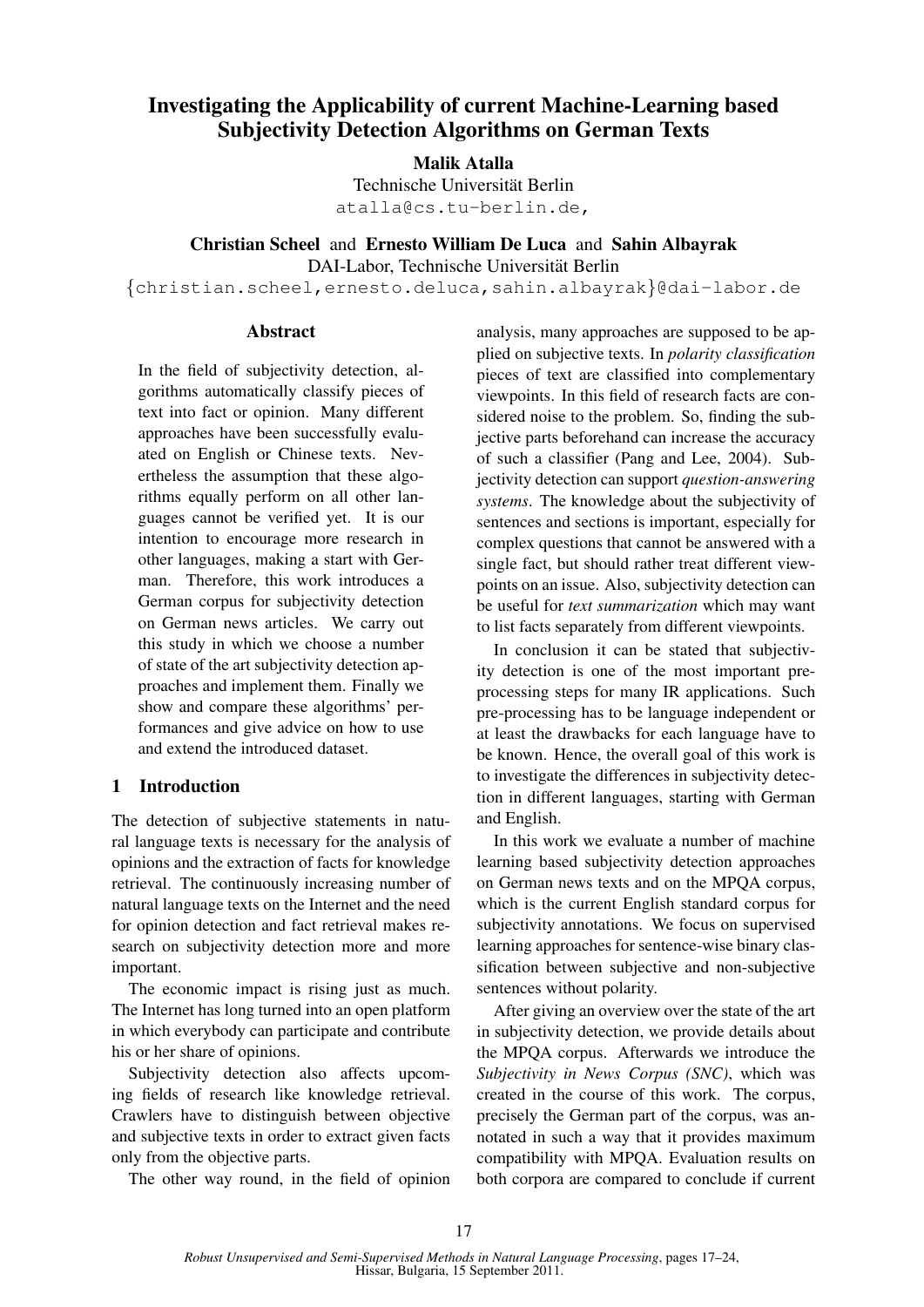machine learning based subjectivity detection approaches are equally applicable on both languages. In the concluding part of this work we show which features and ideas are better fit to detect subjectivity in which language and give advice on how to handle subjectivity detection on German texts.

## 2 Related Work

The field of subjectivity detection can be roughly divided into lexical approaches and machine learning approaches. The lexical approaches are those that incorporate some sort of annotated dictionary. The machine learning approaches represent statements as feature vectors in order to learn to distinguish between subjective and objective statements. In this work, we decided to focus only on supervised learning approaches, which are reviewed in the remainder of this section. In the course of this work a new corpus was created. Therefore this section is completed by a description of corpora for subjectivity detection.

## 2.1 Subjectivity Detection

Yu and Hatzivassiloglou (2003) presented the first fully supervised machine learning approach in the field of subjectivity detection. As training data a set of Wall Street Journal (WSJ) articles with attached categories is used. In this work the use of a Naive Bayes classifier to distinguish subjective and objective texts has been proposed. These texts were represented by features like extracted unigrams, bigrams, trigrams and POS-tags.

The latter approach does not take the context of a sentence into account. A sentence is more likely to be subjective if the neighboring sentences are subjective as well. Pang and Lee try to tackle this issue with their minimum cut approach (Pang and Lee, 2004). They propose a similar machine learning approach, but additionally assign an association value for each pair of sentences, which is based on the distance of the two sentences in the text. This value encourages the classifier to assign the same label for sentences with a small distance. The structure of the article including the predictions and association values about the sentences are represented by a graph and the final classification is determined by a minimum-cut algorithm.

Wiebe et al. investigate another promising feature in (Wiebe et al., 2004), namely the one of "unique words". It is shown that "apparently, people are creative when they are being opinionated".

Note, that this work is a statistical study, where this idea was not carried on as an additional feature in a classifier. The study is based on a corpus of WSJ articles. It is argued that rare words are more likely to occur in opinionated pieces than in objective texts.

Another problem in subjectivity detection and opinion mining in general is the domain and context dependency of many words. It is true in many cases that a word can express an opinion in some context, but be perfectly neutral in another. In their entry for the 2006 Blog Trec, Yang et al. present an approach to this problem (Yang et al., 2006). They use two different sets of training data. One of them contains text about movies, the other about electronic devices. A classifier is trained with each of these data sets and only those features that were useful in both cases are extracted and used in the final classifier. Their rationale is to achieve a feature set that only contains domainindependent features.

Another approach at domain-dependency has been presented by Das and Bandyopadhyay (2009). Instead of discarding domain-dependent words, which could decrease recall, it is tried to determine the topic of a text and use it as a feature in their classifier. Therefore, an additional preprocessing step has been introduced, clustering the training data to determine all possible topics. It is claimed that this feature increases the performance on the MPQA corpus by 2.5%.

Another interesting feature has been proposed in the approach by Chen et al. (2007), where so-called long-distance-bigrams are introduced. Long-distance-bigrams are bigrams which are not consisting of neighboring terms, but of pairs of terms with a certain, fixed distance. 1-distance bigrams would be the same as regular bigrams, 2 distance bigrams have one term in between and so forth. They report a slightly better classification result using a feature set consisting of unigrams, bigrams and 2-distance bigrams, than by just using unigrams. This is interesting in the context of Pang et al. (2002) reporting that using only unigrams performs better than using a combination of unigram and n-gram features.

Banea et al. (2008) wondered if the large amount of NLP tools that already exist for English texts can be exploited for other languages and presented an approach based on machine translation. Different experiments are carried out with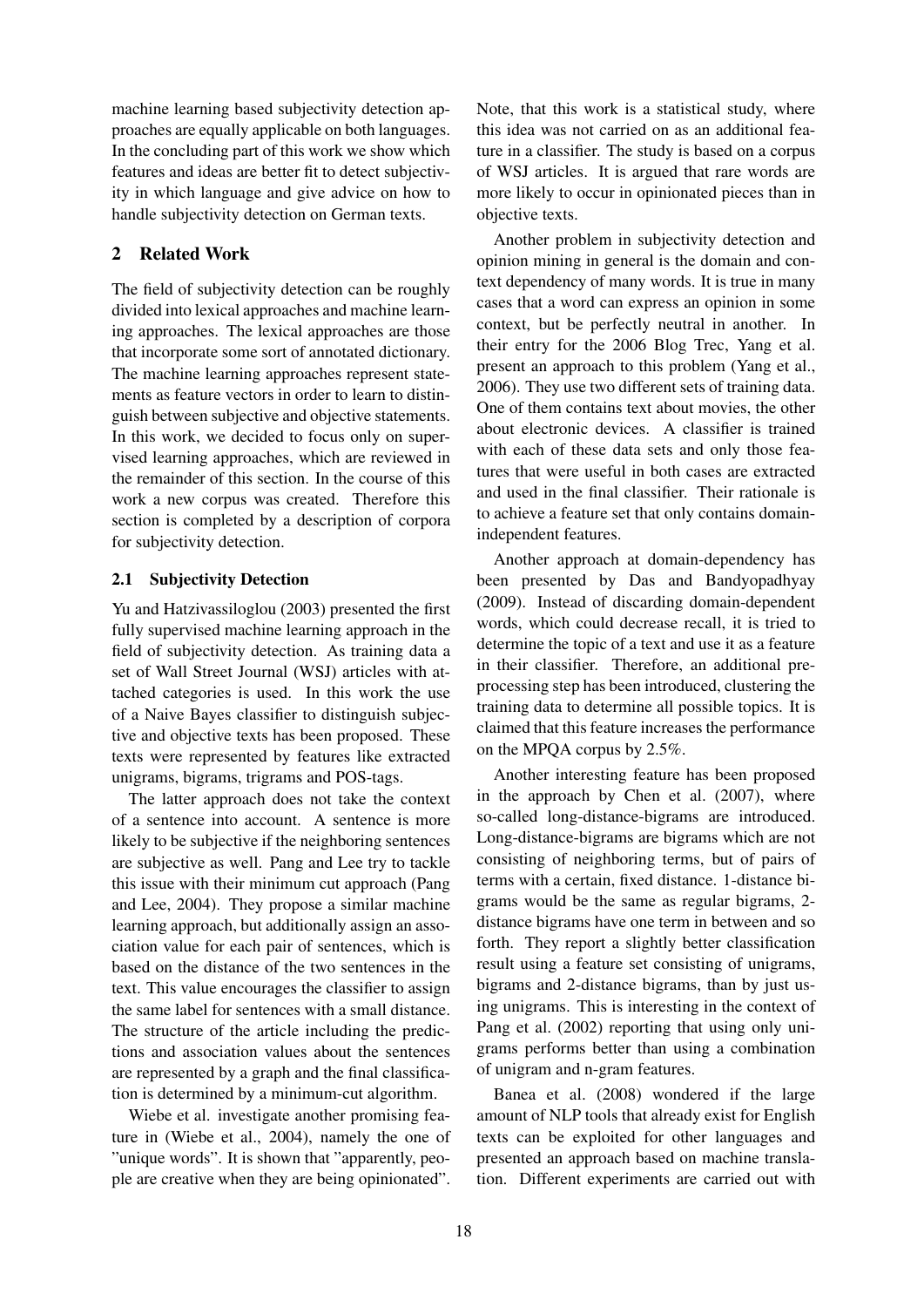English data and data that was automatically translated into Romanian. Machine translated data is either used as training or as test data. Encouraging results are achieved and it is claimed that machine translation is a viable alternative to creating resources and tools for subjectivity detection in other languages.

#### 2.2 Subjectivity Annotated Corpora

For the English language there are currently two major corpora with subjectivity annotations. The first corpus is the movie data corpus presented in (Pang and Lee, 2004). It contains 5000 subjective and 5000 objective sentences, which have been automatically collected. The subjective sentences are extracted from movie reviews from rottentomatoes.com and the objective ones are from plot summaries from imdb.com. One drawback of this corpus is that it does not contain articles, but only a list of sentences without context.

The second corpus is the MPQA corpus<sup>1</sup>, which is a 16000-sentence corpus made up of news articles which are tagged with a complex set of subjectivity annotations. The annotations not only mark subjective statements, but also their polarity, intensity, speaker and other things. Based on these fine-grained annotations the subjectivity of each sentence can be determined. The researchers consider a sentence to be subjective if it contains a *private state*, a subjective *speech event* or an *expressive subjective element*. Otherwise the sentence is objective (Wiebe, 2002). With the term *private state*, they refer to the definition by Quirk et al. (Quirk, 1985) which, according to them, includes mental or emotional states such as opinions, beliefs, thoughts, feelings, emotions, goals, evaluations and judgments.

A speech event refers to a speaking event, such as direct or indirect speech. Speech events are not automatically considered subjective. They can be objective if the credibility of the source is not in doubt and their content is portrayed as fact. The term *expressive subjective element* is based on a publication by Banfield (1982). It is to be used for statements that *"express private states, but do not explicitly state or describe the private state"*.

## 3 Settings

In this section we first introduce the Subjectivity in News Corpus (SNC), a set of corpora for subjectivity detection. The German part of this corpus, namely *SNC.de*, which was created for this work, is based on German news. *SNC.de* marks the first corpus in a line of upcoming similar corpora for additional languages to be created in the near future. In the second part of this section, we present selected state of the art approaches. The evaluation results of these approaches will provide the baseline for future approaches.

#### 3.1 Structure of the SNC Corpus

Although the introduced corpus will be a multi lingual corpus, the descriptions in this section focus on the German part (SNC.de). In order to be able to evaluate the approaches on German texts, we created an annotated, German corpus. The objective was to provide maximum compatibility with the MPQA corpus. So we abided by the annotation manual as closely as possible and also chose the topics for the texts similarly. Just like in the MPQA corpus, the articles in our corpus are ordered by topic. If we wanted to be completely consistent with MPQA we should also apply the same annotation set. The problem was that many of the very detailed annotations were of no relevance to this work. So we decided to only make binary, sentence-wise annotations, based on the definition of sentence subjectivity presented in (Riloff et al., 2003).

The corpus annotation was carried out by a single annotator using the graphical interface of the  $GATE<sup>2</sup>$  tool. So the entire corpus is saved in GATE's own xml serialization format. The annotator attached to each sentence one of the annotations "subjective" or "non-subjective". Suggestions for sentence splitting were provided by the user interface to speed up the annotation process. The annotated texts were saved as entire articles, in order to preserve the context of each sentence. The articles to annotate were randomly chosen from current world news in German.

A comparison of the SNC corpus and the MPQA corpus is given in Table 1.

#### 3.2 Selected Approaches

In this part we list the approaches selected for evaluation and explain why they have been chosen.

Unique Words The feature of unique words, investigated by Wiebe et al. (2004), has never been tried out in a classifier. So, we will use a counter

<sup>&</sup>lt;sup>1</sup>Referring to version 2.0 in all explanations.

<sup>2</sup> http://gate.ac.uk/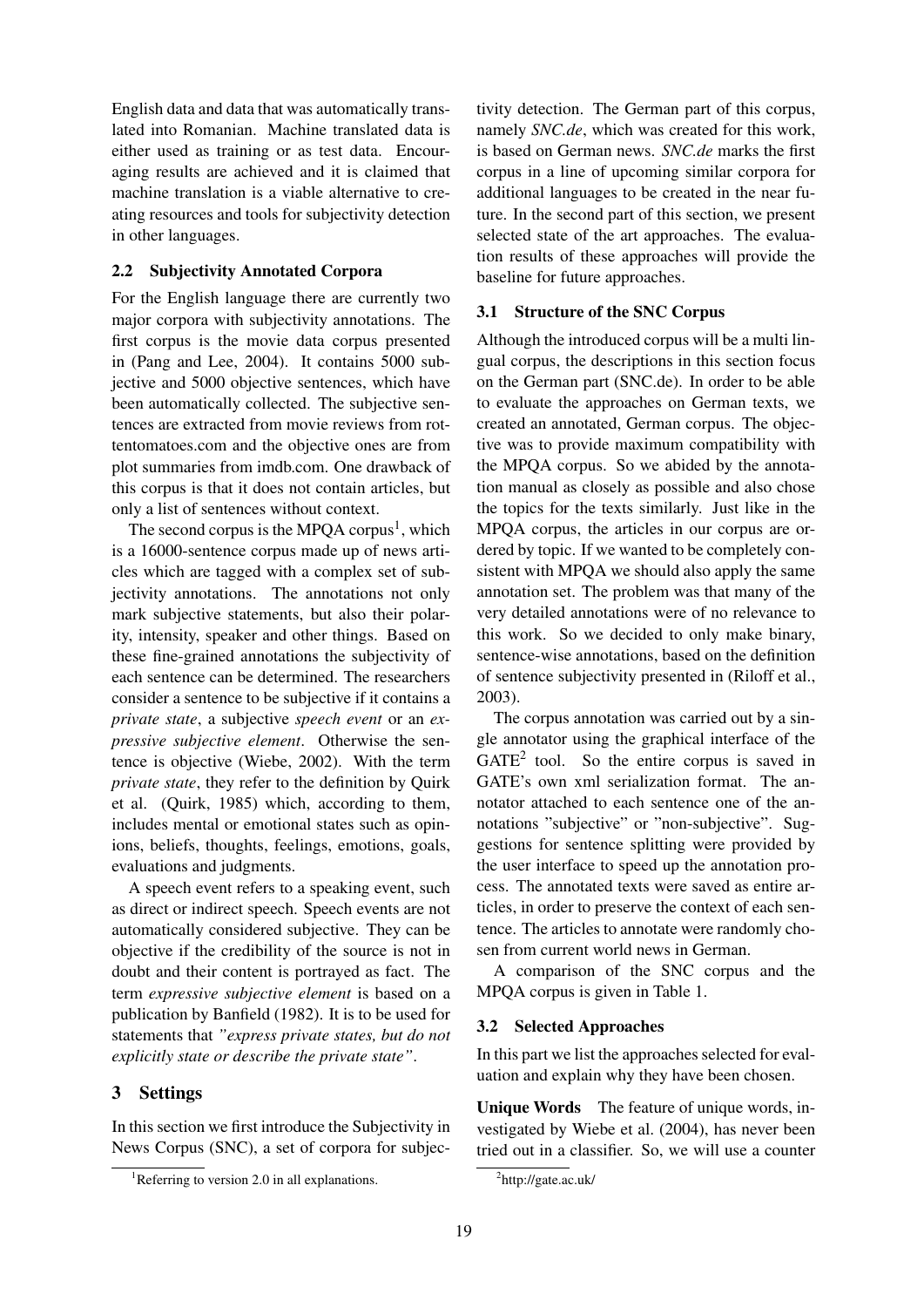Table 1: Text Statistics about the Corpora. c: characters; s: sentences; a: article

|                               | <b>SNC</b> | <b>MPOA</b>                 |
|-------------------------------|------------|-----------------------------|
| <b>Article Statistics</b>     |            |                             |
| $\alpha$ in the corpus        | 278        | 692                         |
| Avrg. $a$ length in $s$       | 24,6       | 22,8                        |
| Std.-dev. $a$ lengths         | 14,3       | 27,1                        |
| Shortest $a$ in $s$           | 3          | $\mathcal{D}_{\mathcal{L}}$ |
| Longest $a$ in $s$            | 80         | 275                         |
| <b>Sentence Statistics</b>    |            |                             |
| s in the corpus               | 6848       | 15802                       |
| Subjective $s$                | 3458       | 7675                        |
| Objective $s$                 | 3390       | 8127                        |
| Avrg. $s$ length $c$          | 124,9      | 132,4                       |
| Std.-Dev. s lengths           | 67,0       | 80,1                        |
| Same annot. as neighbors      | 52,0%      | 59,1%                       |
| Avrg. length subj. $s$ in $c$ | 133,0      | 150,1                       |
| Avrg. length obj. $s$ in $c$  | 116,6      | 115,0                       |
| <b>Word Statistics</b>        |            |                             |
| tokens in the corpus          | 141144     | 403116                      |
| words in the corpus           | 120128     | 342165                      |
| distinct word forms           | 18968      | 22736                       |

for infrequent words in our classifier and evaluate if it contributes to the separation of the two classes. We can use the Leipzig Corpora Collection  $(LCC)^3$  and the BNC to figure out which words of each language classify as rare. We decided to define a rare word form, as one that is not one of the 600.000 most frequent word forms in its language.

POS-Trigrams Santini's approach for genre detection (Santini, 2004) has not yet been picked up by researchers from subjectivity detection. The main idea is to use trigrams of POS-tags as features. We limit the number of features by taking the most frequent POS-trigrams and varying the maximum number.

Unigrams, Bigrams, Trigrams and POS-Tags The machine learning approach by Yu and Hatzivassiloglou (2003) can be considered a standard for later approaches. Sentences are represented by a feature vector which is taken to train a model for separating objective from subjective sentences. A Naive Bayes classifier is used and the feature vector contains unigrams, bigrams, trigrams and POStags.

3 http://corpora.informatik.uni-leipzig.de/download.html

Minimum-Cut Classifier Pang et al. presented the first idea to incorporate context into the classification decision (Pang and Lee, 2004). This classifier is not only based on the content of a sentence, but also on its neighboring sentences.

Long-Distance-Bigrams Chen et al. (2007) proposed the feature of long-distance-bigrams which is a novel idea and therefore worth investigating.

Machine-Translation of Training Data This work aims to investigate if a separate research effort is necessary for every language, or if the existing tools of the English language can be exploited for other languages with acceptable accuracy. Just like in the publication of Banea et al. (2008) we will automatically translate the MPQA corpus, in our case into German, and use it as training or test data. We denote the translation MPQA-G.

## 4 Experimental Results

Experiments were performed according to selected approaches of Section 3.2. For the experiments with SVMs we chose a linear SVM and used the implementation of Libsvm<sup>4</sup>. For the Naive Bayes classifier the weka<sup>5</sup> implementation was used. The Minimum-Cut classifier was implemented by ourselves based on the description in the publication. For the creation and manipulation of graphs we used the  $JUNG<sup>6</sup> API$ .

For the features of the baseline classifier we chose POS-tags and a limited number of the most frequent unigrams of the training corpus. It is a simple feature set which nevertheless performs strongly compared to other approaches. We carried out a number of experiments with a Naive Bayes classifier and an SVM and a variable number of unigrams as shown in Fig. 1a. It can be observed that the SVM on the English corpus is rising slightly more steeply than the SVM on the German corpus. This indicates that large numbers of unigrams are more useful for English texts than for German ones.

For the following experiments, the baseline classifier shall be the one using 1500 unigrams. This number seems a reasonable trade-off between computational cost and accuracy.

<sup>4</sup>www.csie.ntu.edu.tw/˜cjlin/libsvm/

<sup>5</sup>www.cs.waikato.ac.nz/ml/weka/

<sup>6</sup> http://jung.sourceforge.net/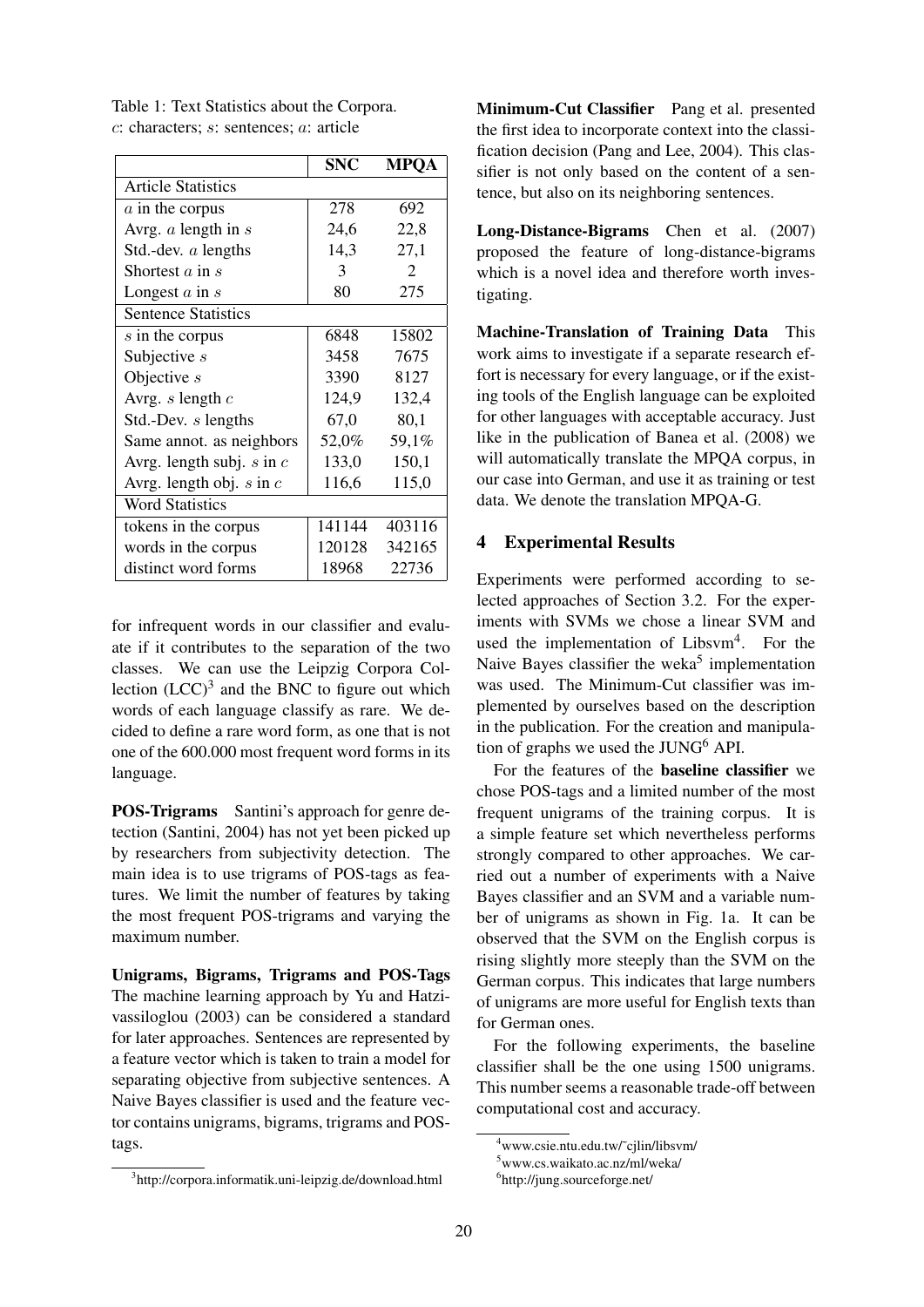

Figure 1: Comparing four approaches for different languages (a–d). Evaluations were performed on the English corpus MPQA and the German corpus SNC.

For every approach where it is applicable we carry out two types of experiments. The first type we would like to call the standalone experiment, in which we use exactly the feature vector described for the approach. The second experiment, the merged-feature-vector-experiment, is done by merging the feature set of our baseline classifier with that of the approach. The second experiment allows us to evaluate if an approach can improve a simple but effective classifier. This is important because some approaches may not be intended as full-blown classifiers, but rather as additional ideas to existing classifiers.

All experiments were carried out by 5-fold cross validation, except some of the experiments with machine-translated data, which is explained separately in the respective section. In all tables the column denotes the corpus used for the crossvalidation and the row denotes the experiment's setting, i.e. feature set and classifier. Most experiments are compared to the results of the baseline classifier and to the corpus baseline. The latter is the percentage of the label that occurs more often in the corpus.

#### 4.1 Unique Words

|                                  | <b>SNC</b> | <b>MPQA</b> |
|----------------------------------|------------|-------------|
| Corpus Baseline                  | 50,50      | 51,40       |
| UW Training Set (NB)             | 49,46      | 51,24       |
| UW Training Set (SVM)            | 50,76      | 51,10       |
| <b>UW Statistics (NB)</b>        | 49,72      | 51,79       |
| UW Statistics (SVM)              | 49,31      | 49,26       |
| UW Tr.+Stats (NB)                | 48,01      | 51,65       |
| UW Tr.+Stats (SVM)               | 53,79      | 49,81       |
| <b>Baseline Classifier (NB)</b>  | 59,21      | 66,84       |
| <b>Baseline Classifier (SVM)</b> | 67,99      | 72,72       |
| <b>BUW Training (NB)</b>         | 59,22      | 65,87       |
| <b>BUW Training (SVM)</b>        | 67,76      | 72,20       |
| <b>BUW Statistics (NB)</b>       | 59,18      | 66,80       |
| <b>BUW Statistics (SVM)</b>      | 68,06      | 72,68       |
| <b>BUW Tr.+Stats (NB)</b>        | 59,20      | 65,99       |
| <b>BUW Tr.+Stats (SVM)</b>       | 67,91      | 72,68       |

Table 2: Unique Words Feature Experiments. UW: Unique Words; BUW: Base+Unique Words

For both experiment settings, the standalone setting and the merged-feature-vector setting, we carried out three variants with different features. In the first variant we used a counter for words, that are unique in the scope of the training data,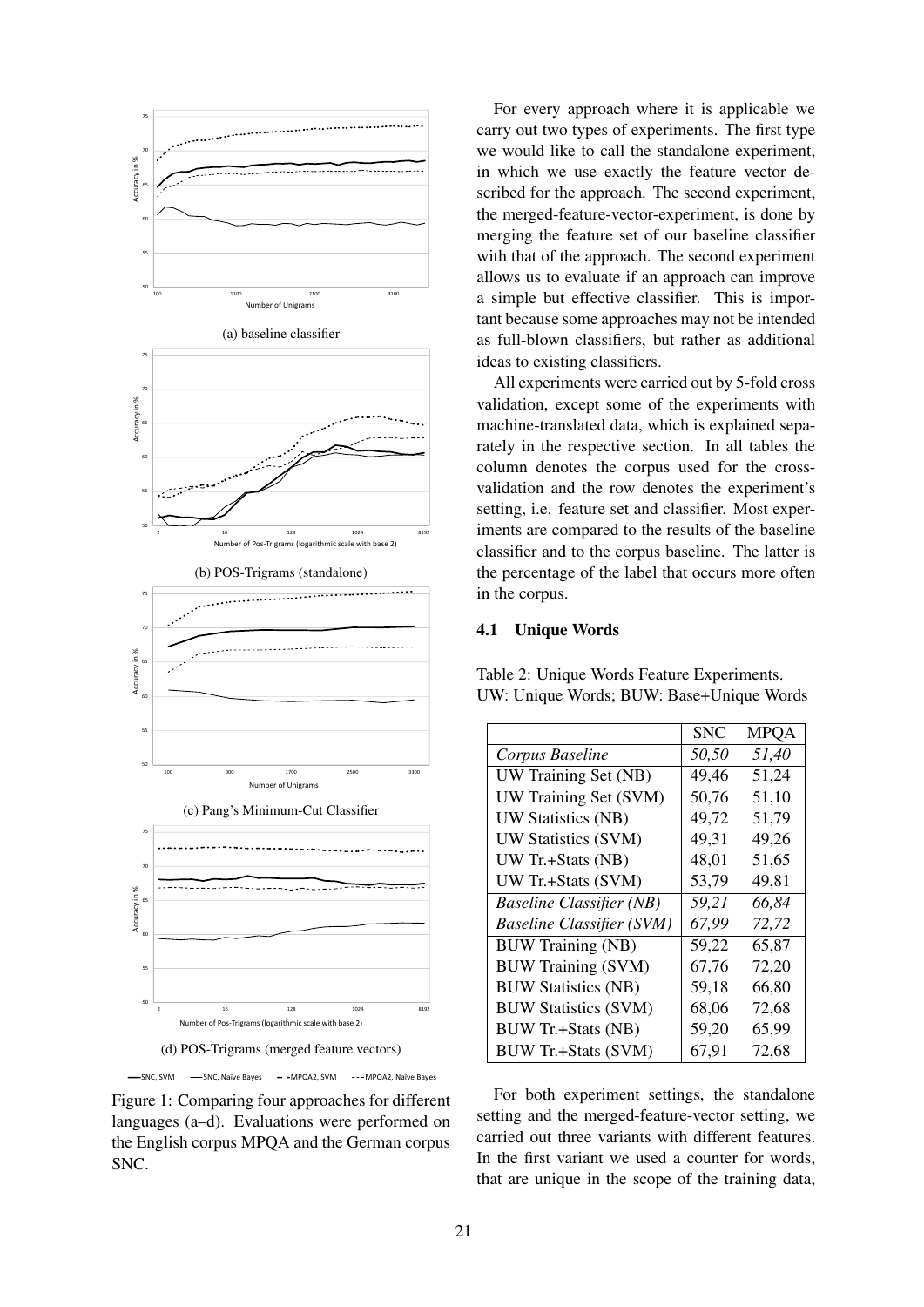in the second one a counter for words unique according to statistics about the BNC or the LCC and thirdly a feature vector with both of the latter features (see Table 2).

The standalone setting of the unique words feature is not a serious attempt at a classifier. It contains only one or two attributes which is obviously not enough to separate the classes. But we can compare them to the corpus baselines to determine if the features contain any useful information.

Contrary to the claim made in (Wiebe et al., 2004), our experiments could not verify that unique words are a useful feature to detect subjectivity. Using only unique words results in accuracies very close to 50%, except for one setting, but the success for that setting could not be repeated when applying unique words additionally to baseline features. Since the feature does not seem to be useful for either language, no difference could be detected between them.

#### 4.2 POS-Trigrams

When using only trigrams of POS-tags (Fig. 1b), most of the experiments stay far behind their respective baseline classifiers. The only classifier that reaches above the baseline classifier is NB on the German corpus, but only by a small margin.

The standalone experiments indicate that the POS-trigram approach is more useful for German texts than for English ones, when the baseline classifier is taken as comparison value. The best value from the German SVM is slightly closer to the baseline than the best value of the English SVM and for the NB classifiers it is even clearer. The German NB performs better than baseline and the English one significantly worse.

The chart about the experiments with the merged feature vectors (Fig. 1d) illustrates that all results are almost identical to the respective baseline result. Both the English classifiers and the German SVM perform exactly like the baseline classifier in all experiments. This indicates that the POS-trigrams do not contain much useful information that is not already contained in the baseline features. The only exception is again the Naive Bayes classifier applied on the German corpus, which considerably exceeds the baseline classifier's accuracy. The diagram does not show a clear difference between the languages, but it does indicate that POS-trigrams are more useful for German with a classifier on the German corpus being the only one above baseline.

## 4.3 Unigrams, Bigrams, Trigrams and POS-Tags

Table 3: Experiments with Unigrams, Bigrams, Trigrams and POS-Tags

|                                  | <b>SNC</b> | <b>MPOA</b> |
|----------------------------------|------------|-------------|
| <b>Baseline Classifier (NB)</b>  | 59.21      | 66,84       |
| <b>Baseline Classifier (SVM)</b> | 67.99      | 72,72       |
| Naive Bayes                      | 59,68      | 66,92       |
| <b>SVM</b>                       | 69,80      | 74.24       |

This experiment is carried out with feature vectors containing all unigrams, bigrams, trigrams and POS-tags that occur in the training data, which amounts to a very long vector. The setting with merged feature vectors is not applicable for this experiment because the feature set is a superset of the baseline classifier's feature set.

Table 3 shows that the SVM performs clearly better than the baseline classifier for both corpora, unlike the Naive Bayes classifier which does not show any improvement. The approach is based on a huge amount of different features. The SVM is able to handle this number of features better than the Naive Bayes classifier. Since the features also contain a large amount of redundant data, the Naive Bayes classifier does not perform as well.

For both languages the classifiers achieve about the same distance from the baseline classifiers, namely roughly 2%. So it appears that there is no language dependence for this feature set, but in fact it is much harder to achieve an improvement of 2% when starting from a higher baseline. So, the fact that the distances to the baselines are equal might actually be an indication that the approach is more useful for the English corpus.

#### 4.4 Minimum-Cut Classifier

Fig. 1c shows the results of the experiments with our native implementation of the minimum-cut classifier. The feature set we used is the same as in the baseline classifier. The parameter  $c$ , which determines how much influence the context of a sentence has on its classification, was set to the value determined in a parameter optimization. The values are different for SVM  $(2^{-3})$  and Naive Bayes  $(2^{-1.9})$ . It can be seen that when the SVM is used as base-predictor by the minimum-cut classifier, the accuracy is well above the one of the baseline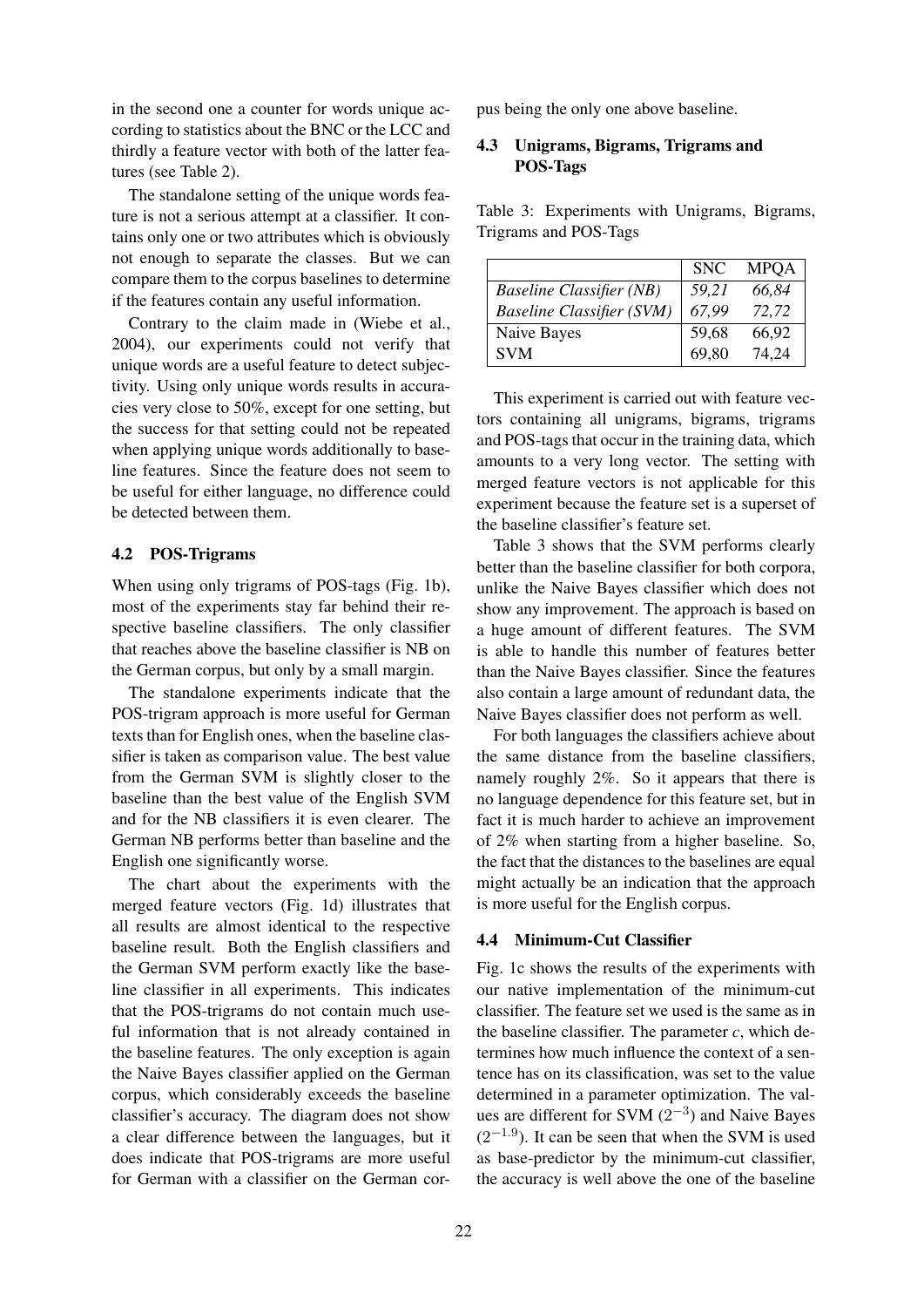classifier, but when Naive Bayes is used, the accuracy increased only minimally.

With respect to the difference between the two languages, there is certainly none for the Naive Bayes classifiers. But for the SVMs it seems that the classifier for the German corpus achieves a bigger distance to its baseline classifier than the classifier for the English corpus. The average distances to the baseline classifiers are 1.85% and 1.64% respectively. This might signify that the approach is better fit for German texts, but the reason for the difference might also be that the English baseline classifier is much better in the first place and there is not as much room for improvement as for the German baseline classifier.

## 4.5 Long-Distance Bigrams

Table 4: Long-Distance Bigrams Experiments; (DB: Distance Bigrams)

|                                  | SNC   | <b>MPQA</b> |
|----------------------------------|-------|-------------|
| Corpus Baseline                  | 50,50 | 51,40       |
| $2-DB(NB)$                       | 55,55 | 60,57       |
| $2-DB$ (SVM)                     | 60,29 | 66,74       |
| $2+3-DB(NB)$                     | 56,16 | 61,11       |
| $2+3-DB$ (SVM)                   | 60,63 | 66,51       |
| $2+3+4-DB$ (NB)                  | 56,20 | 61,22       |
| $2+3+4-DB$ (SVM)                 | 60,41 | 66,08       |
| <b>Baseline Classifier (NB)</b>  | 59,21 | 66,84       |
| <b>Baseline Classifier (SVM)</b> | 67,99 | 72,72       |
| Base+2-DB (NB)                   | 59,67 | 65,91       |
| Base+2-DB (SVM)                  | 67,59 | 72,78       |
| Base+2+3-DB $(NB)$               | 61,06 | 66,11       |
| Base+2+3-DB $(SVM)$              | 67,29 | 72,34       |
| Base+2+3+4-DB $(NB)$             | 61,63 | 66,11       |
| Base+2+3+4-DB $(SVM)$            | 66,65 | 72,05       |

Table 4 shows the results of using only longdistance-bigrams as features. The types of experiments we carried out are similar to those in described in (Chen et al., 2007). First we used only 2-distance-bigrams as features. Then we extended the feature set by adding 3- and 4-distancebigrams.

All SVMs perform much worse than the baseline classifiers and their distance to that value is about the same for all settings and corpora. Naive Bayes also performs worse than baseline, but a difference between the English and German corpus can be observed. For the German corpus the distances to the baseline classifier are between 3% and 4%, whereas for the English corpora the distance is between 5% and 6%. This observation is affirmed when we apply long-distance-bigrams together with the baseline features.

#### 4.6 Corpus Translation

Table 5: Machine-Translated Data Experiments.

|                       | MPQA-G | SNC CV |
|-----------------------|--------|--------|
| Baseline Class. (NB)  | 57,70  | 59,21  |
| Baseline Class. (SVM) | 63,43  | 67,99  |
| Base+Most Freq. (NB)  | 59,80  | 60,05  |
| Base+Most Freq. (SVM) | 61,34  | 64,22  |
| POS-Tri 2048 (NB)     | 57,83  | 60,18  |
| POS-Tri 2048 (SVM)    | 58,56  | 60,88  |
| Uni+Bi+Tri+POS (NB)   | 56,31  | 59,68  |
| Uni+Bi+Tri+POS (SVM)  | 63,52  | 69,80  |
| Baseline (MinCut-NB)  | 57,71  | 59,24  |
| Baseline (MinCut-SVM) | 63,41  | 69.68  |

Banea et al. proposed machine translation as a way of saving the effort to create NLP tools in languages other than English. Our experiments with machine translated data are shown in Table 5. The middle column shows the results for using our translation of the MPQA corpus (MPQA-G) as training data and SNC as test data. The right column gives the upper bounds of accuracy that can be achieved, which we determined by cross validation on the test data.

It can be seen in many of the settings that the translation approach comes rather close to its upper bound. For many settings the difference is only 2%. We have to acknowledge though, that exactly for those settings where the upper bound is high, the distance to the upper bound is also pretty large. There are three settings with 68% and almost 70% accuracy in CV, but using the translated corpus for training achieves only 63,5% in all of these settings. That means the highest accuracy of the translation approach is significantly lower than the highest cross validation on the test data.

## 5 Conclusion

While searching for the best machine learning approach for subjectivity detection on multi-lingual texts, we have observed several differences concerning the quality of subjectivity detection in different languages. These differences depend on the chosen features for the individual machine learning approach, but we have also seen that the differences along the languages are very subtle. Most approaches do not show a clear preference for one